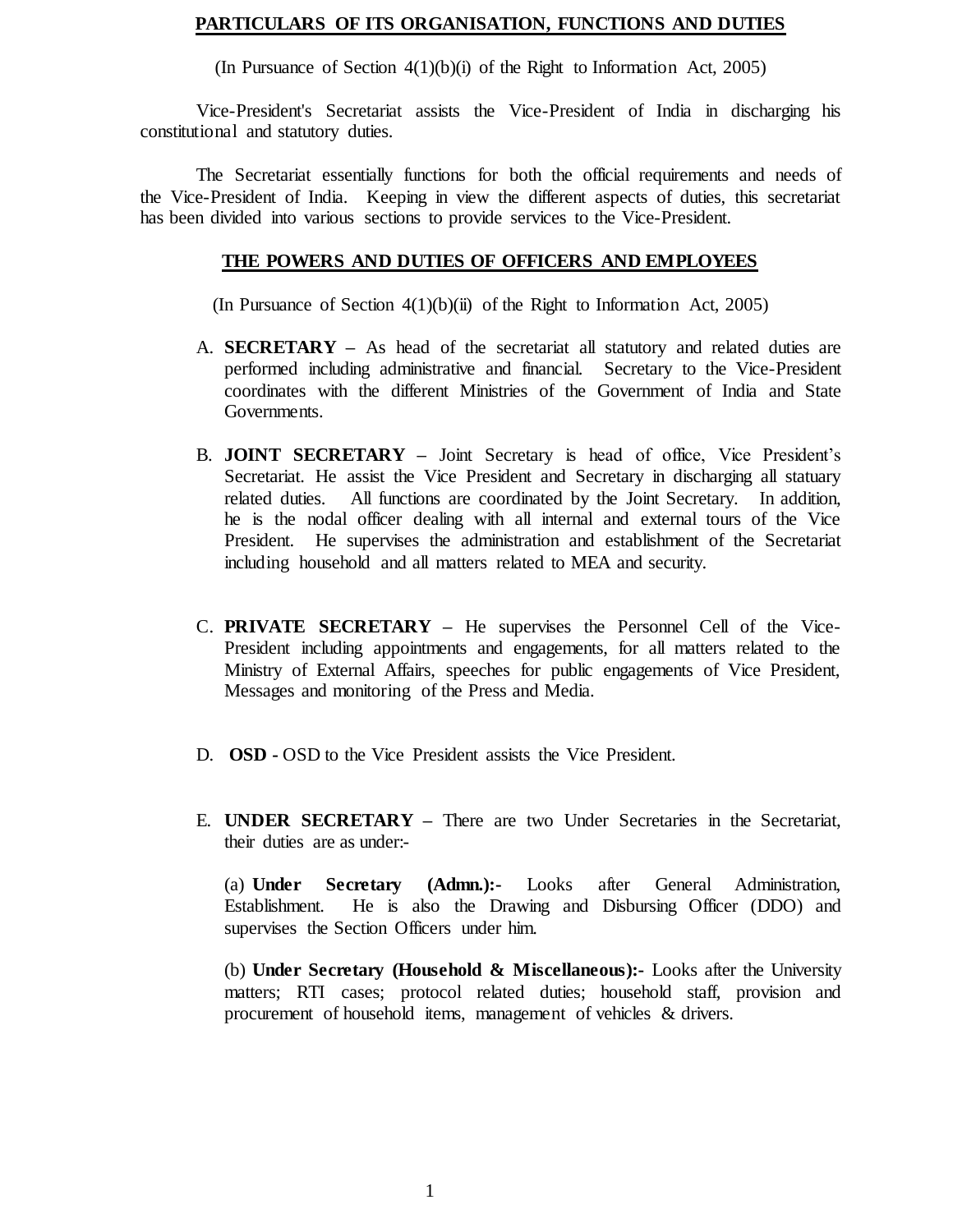### F. **Assistant Private Secretary** Assists Private Secretary & OSD

- G. **Section Officer** There are three Section officers in the Secretariat, their duties are as under:
	- a. Distribution of work among the staff as evenly as possible
	- b. Training, helping and advising the staff
	- c. Management and co-ordination of work
	- d. Look after receipt and despatch of dak
	- e. Look after Income Tax matters and Accounts work
	- f. Look after arrangements for tours, Visa & Passports matter
	- g. Preparation of RRs
	- h. Look after catering arrangements for functions & tours
	- i. Stationery In-charge and look after consumable and non-consumable items/Stock Register/Books & Publication
	- j. House hold
	- k. Garage, Petrol & Maintenance
	- l. Upkeep & Maintenance of the Secretariat
	- m. Protocol related duties
	- n. CPWD & other ministerial related issues
	- o. Representations
	- p. University related matters
	- q. Honours/Award & Juries
	- r. Support PS Cell
	- s. E-filing
	- t. Weeding of files & documents
	- u. Audit & Accounts
	- v. RTI
	- w. Attendance of VPS Staff, NDMC staff and MTS
	- x. Any other miscellaneous work assigned by Senior Officers

# H. **Assistants.**

- a. SC & ST Reports (Periodically)
- b. Parliament Questions
- c. Maintain record of Warrant of Precedence
- d. Income Tax (Assist SO (H) in sending e-TDS (Quarterly) and preparation of Form  $-16$
- e. Medical Bills
- f. Budget
- g. Protocol Duties
- h. Maintain the record of the Household Items
- i. Any other miscellaneous work assigned by Senior Officers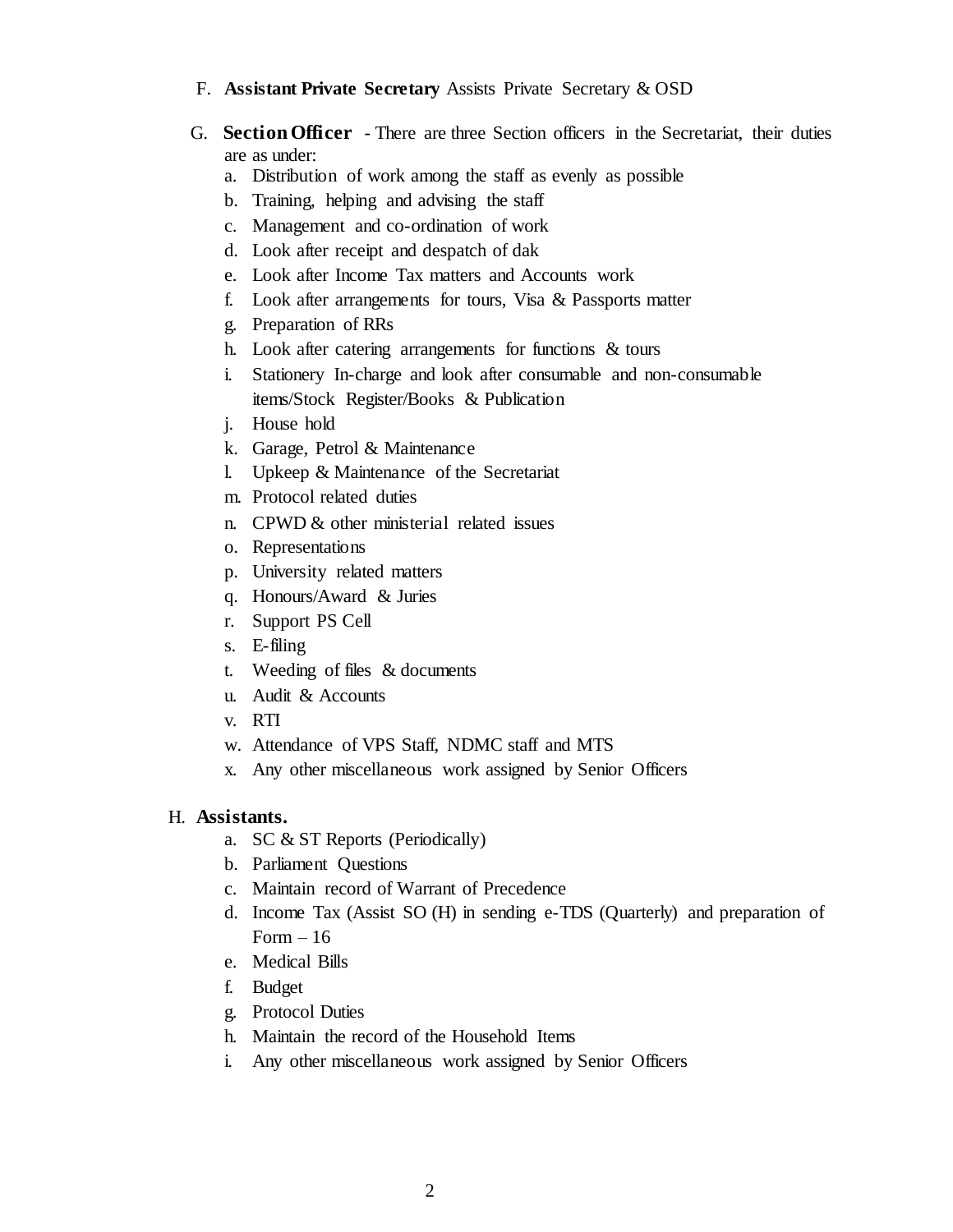### I. **Lower Division Clerk/Upper Division Clerk/Recepti on Officer**

Lower Division clerk/Upper Division Clerk/Reception Officer are entrusted with work of routine nature, for example – registration of dak, despatch, file register, file movement register, indexing and recording, typing, comparing, cash handling, preparation of arrears and other statement, preparation of OTA, Pay Bills, LTC, DA Bills, Petrol bills etc., Put-up of telephone bills, Protocol duties, supervision of correction of reference books and submission of routine and simple drafts etc., and any other miscellaneous work assigned by Senior Officers.

### J. **Telephone Operators** .

- a. Handling of EPABX system of the VPS
- b. Functions/Tour programs of VPI and family under direction of Joint Secretary
- c. Liaisoning with State Govt., MEA & Air force and other government agencies
- d. Any other miscellaneous work assigned by Senior Officers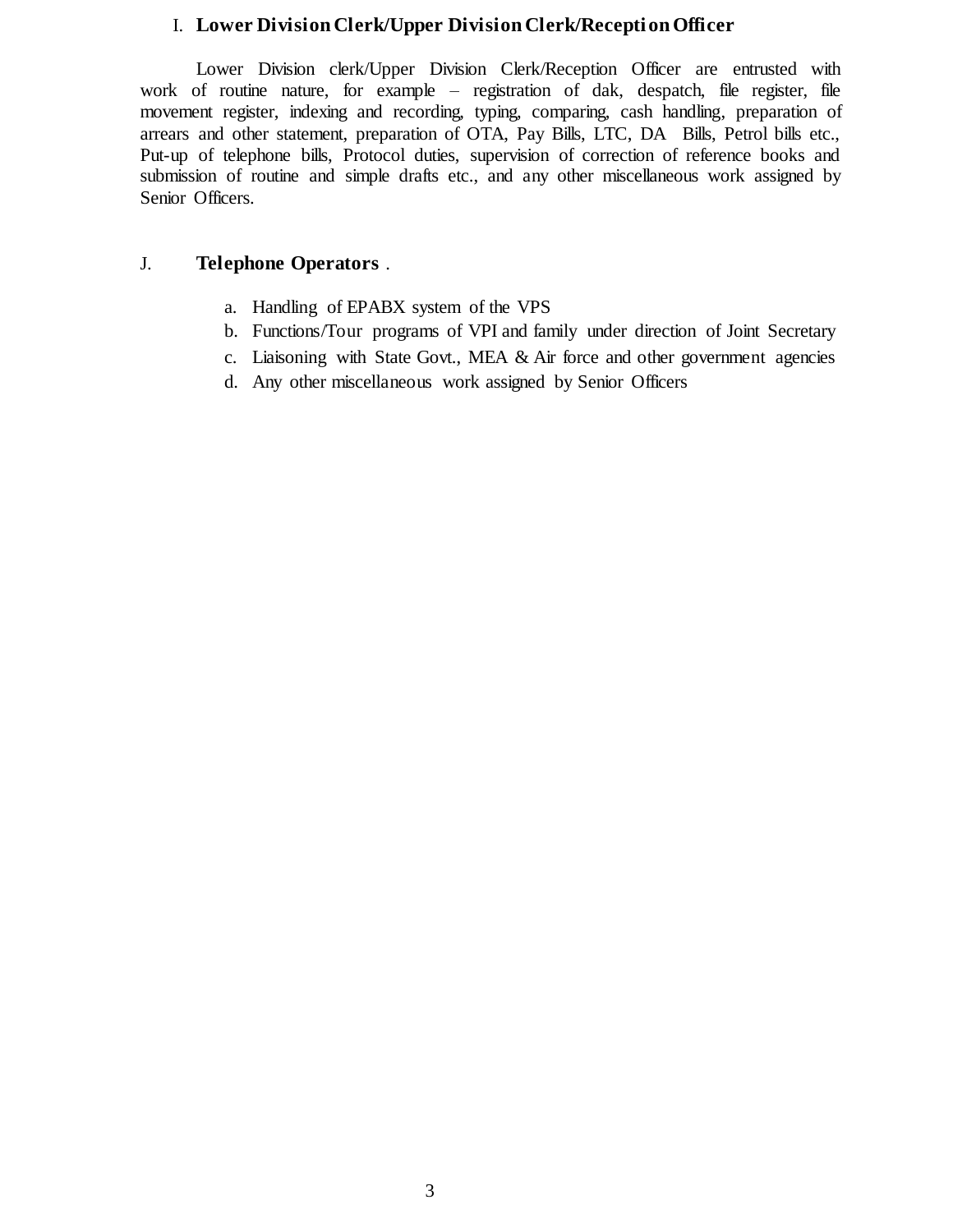# **DUTIES OF THE OFFICERS**

| $\overline{\textbf{S.N}}$ o. |       | Name S/Shri                | <b>Designation</b>                 | <b>Powers &amp; Duties</b>                                          |
|------------------------------|-------|----------------------------|------------------------------------|---------------------------------------------------------------------|
| 1.                           |       | Dr. I.V. Subba Rao         | Vice-<br>Secretary to the          | Administrative head of the                                          |
|                              |       |                            | President of India                 | Vice-President's Secretariat.                                       |
| 2.                           |       | Shri Ashok Dewan           | Officer on Special Duty to         | Head of office,<br>Protocol                                         |
|                              |       |                            | the Vice President of India        | related<br>matters,                                                 |
|                              |       |                            |                                    | Administration/Institutions,                                        |
|                              |       |                            |                                    | Awards and Jury Matter,                                             |
|                              |       |                            |                                    | $\&$<br>Domestic<br>International                                   |
|                              |       |                            |                                    | Tour & Travels, Functions and                                       |
|                              |       |                            |                                    | Household, Liaison with                                             |
|                              |       |                            |                                    | Ministries & Rashtrapati                                            |
|                              |       |                            |                                    | <b>Bhawan</b>                                                       |
| 3.                           |       | Shri D. Prasanth Kumar     | Private Secretary to the           | Personnel Cell of the<br>Vice-                                      |
|                              |       | Reddy                      | Vice-President of India            | President<br>including                                              |
|                              |       |                            |                                    | appointments<br>and                                                 |
|                              |       |                            |                                    | all<br>for<br>engagements,<br>matters                               |
|                              |       |                            |                                    | related to public engagements of<br>Vice President,<br>Messages and |
|                              |       |                            |                                    | monitoring of the Press                                             |
|                              |       |                            |                                    | and Media, Speeches, Functions                                      |
|                              |       |                            |                                    | & Tours and Ministries.                                             |
| 4.                           |       | Shri K. Vikrant            | Officer on Special Duty to         | Attached with Vice President of                                     |
|                              |       |                            | the Vice President of India        | India                                                               |
|                              |       |                            |                                    |                                                                     |
| 5.                           | (i)   | Shri Arvind Kapoor         | <b>Under Secretary</b>             | Administration,<br>General                                          |
|                              |       |                            |                                    | Establishment, Account, DDO,                                        |
|                              |       |                            |                                    | <b>Budget</b>                                                       |
|                              |       |                            |                                    | Preparation and Supervises over                                     |
|                              |       |                            |                                    | the Section Officers.                                               |
|                              | (ii)  | Smt. Hurbi Shakeel         | <b>Under Secretary</b>             | University<br>Matters,                                              |
|                              |       |                            |                                    | Representations,<br><b>RTI</b><br>cases,                            |
|                              |       |                            |                                    | Protocol related duties,                                            |
|                              |       |                            |                                    | Household Staff.                                                    |
| 6.                           | (i)   | Smt. Pranathi Bhargavi     | <b>Assistant Private Secretary</b> | Assists PS                                                          |
|                              | (ii)  | Р.<br>Shri Ajay Kumar Gade | <b>Assistant Private Secretary</b> | Assists PS                                                          |
| 7.                           | (i)   | Shri Pawan Singh Bist      | <b>Section Officer</b>             | RTI Cases, Recruitment Rules,                                       |
|                              |       |                            |                                    | Maintain<br>Discipline<br>Register,                                 |
|                              |       |                            |                                    | attendance of VPS Staff, NDMC                                       |
|                              |       |                            |                                    | staff, Management of Vehicles                                       |
|                              |       |                            |                                    | & Drivers and MTS.                                                  |
|                              | (ii)  | Smt. Sarita Chauhan        | <b>Section Officer</b>             | Administration/ Accounts                                            |
|                              |       |                            |                                    | Income Tax/ SC/ST/OBC                                               |
|                              |       |                            |                                    | Roster.                                                             |
|                              | (iii) | Shri Chandan Deekshith     | Section Officer                    | $\mathbf{in}$<br>Under<br><b>Assist</b><br>Secretary                |
|                              |       | Goli                       |                                    | Matters,<br>University                                              |
|                              |       |                            |                                    | Representations,<br><b>RTI</b><br>cases,                            |
|                              |       |                            |                                    | Protocol related duties,                                            |
|                              |       |                            |                                    | Household Staff.                                                    |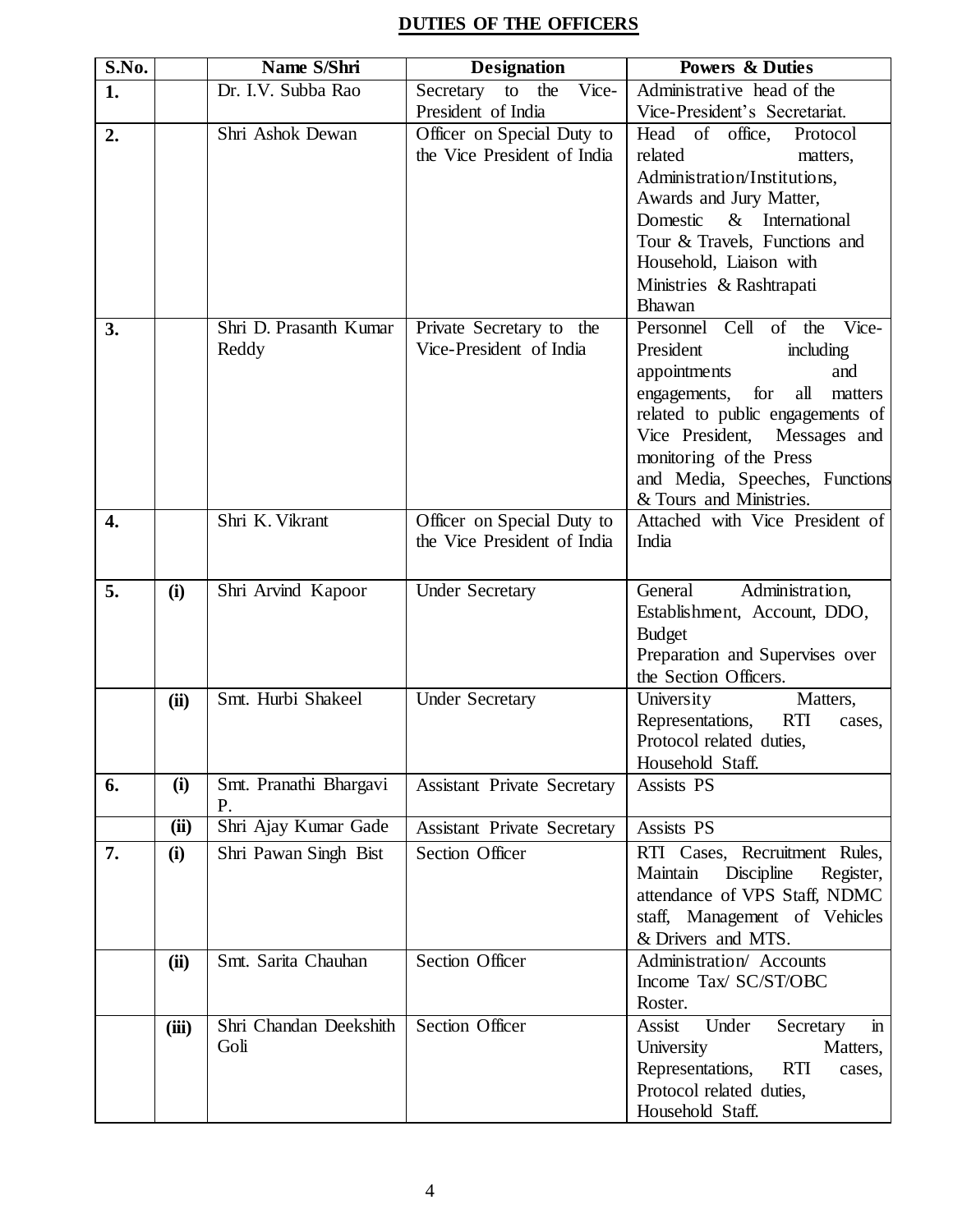#### **THE PROCEDURE FOLLOWED IN DECISION MAKING PROCESS,**

#### **INCLUDING CHANNELS OF SUPERVISION AND ACCOUNTABILITY**

(In pursuance of Section  $4(1)(b)(iii)$  of the Right to Information Act, 2005)

The work in the Vice-President's Secretariat has been distributed among the Sections for smooth functioning of work.

The process of work starts with receipts of dak on every working day. The dak received is sent to the respective sections for initiating appropriate action. The receipts are duly examined by the dealing hands in accordance with the rules, regulations etc in force on the subject matter are submitted to the higher authorities through the Sectional in-charge for approval/orders.



Officials of the Secretariat are responsible and accountable in respect of any action taken by them.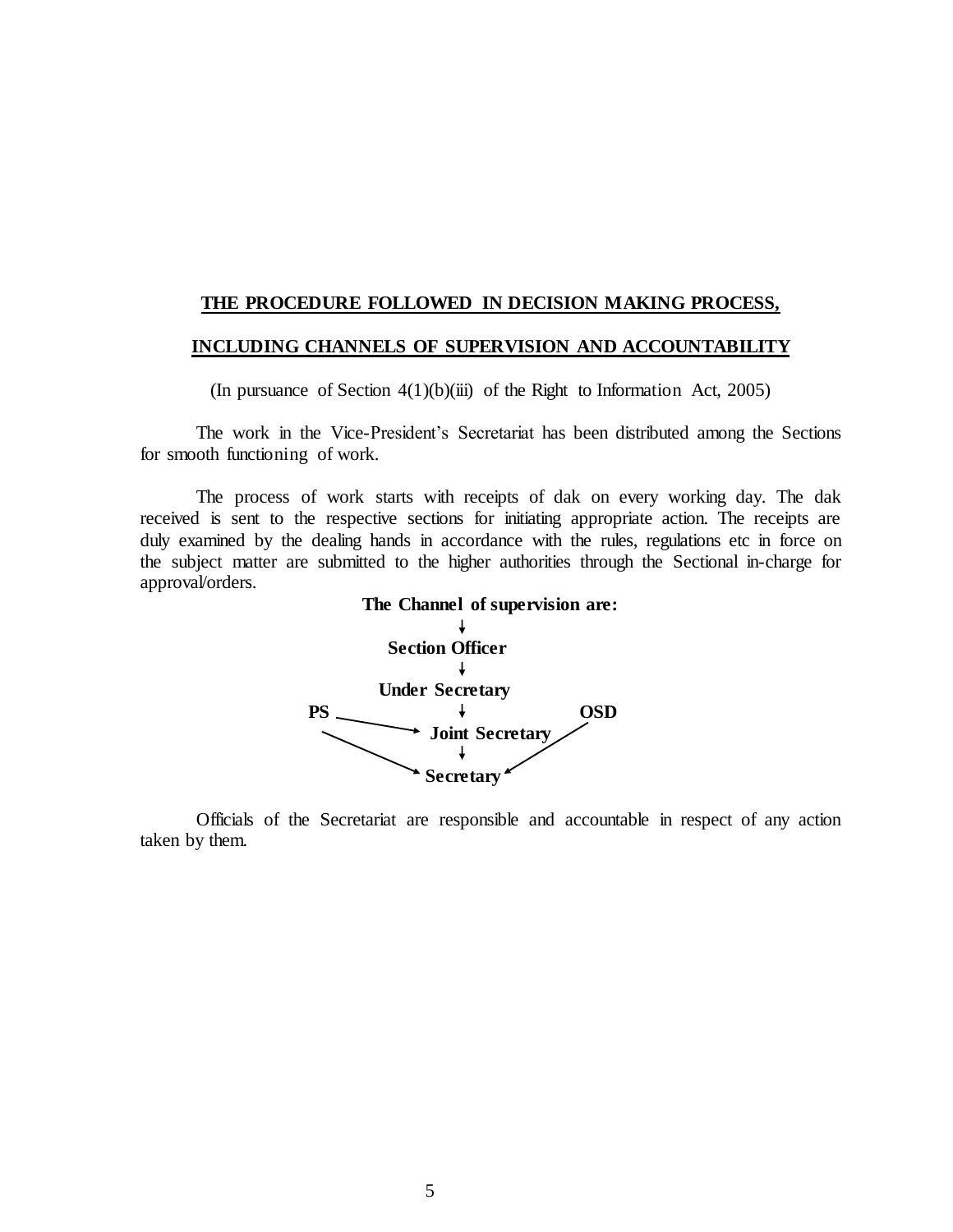### **THE NORMS SET BY IT FOR THE DISCHARGE OF ITS FUNCTIONS**

(In pursuance of Section 4(1)(b)(iv) of the Right to information Act, 2005**)** 

| <b>Sl. No.</b> | <b>Particulars of Powers and Functions</b>        | <b>Period</b>                        |
|----------------|---------------------------------------------------|--------------------------------------|
|                | Application for monetary                          | help from At the Earliest Within one |
|                | discretionary grant of the Vice President of week |                                      |
|                | India                                             |                                      |
|                | Representations/Grievances/Complaints             | At the Earliest/ Within two          |
|                |                                                   | weeks                                |

### **THE RULES, REGULATIONS, INSTRUCTIONS, MANUALS AND RECORDS, HELD BY IT OR UNDER ITS CONTROL OR USED BY ITS EMPLOYEES FOR DISCHARGING ITS FUNCTIONS**

(In Pursuance of Section  $4(1)(b)(v)$  of the Right to Information Act, 2005)

#### **SERVICE RULES**

- 1. All India Services (AIS) Rules
- 2. Manual of Office Procedures
- 3. Central Secretariat Service Rule, 1962
- 4. Central Secretariat Clerical Service Rules, 1962
- 5. CCS (Temporary Service) Rules, 1965
- 6. Central Civil Services (Leave Travel Concession) Rules, 1988
- 7. Central Civil Services (Leave Rules)
- 8. CCS (Conduct) Rules, 1964
- 9. Central Secretariat Stenographer Service Rules
- 10. Swamy's  $-FR & SR (Part I to V)$
- 11. Swamy's Pension Compilation relating to the CCS (Pension) Rules, 1972
- 12. Swamy's CCS (Commutation of Pension) Rules
- 13. Swamy's Leave Travel Concession Rules
- 14. Swamy's General Financial Rules
- 15. Swamy's Delegation of Financial Power Rules
- 16. Swamy's CCS (Revised Pay) Rules, 2008
- 17. Swamy's Seniority and Promotion in Central Government Service
- 18. Swamy's Reservations and Concessions for SCs and STs, Ex-Servicemen, Sportsmen, Compassionate Appointments, Physically Handicapped and SEBC (Mandal Commission)
- 19. Swamy's Complete manual on Establishment and Administration
- 20. Compendium of orders under Central Govt. Health Schemes (CGHS)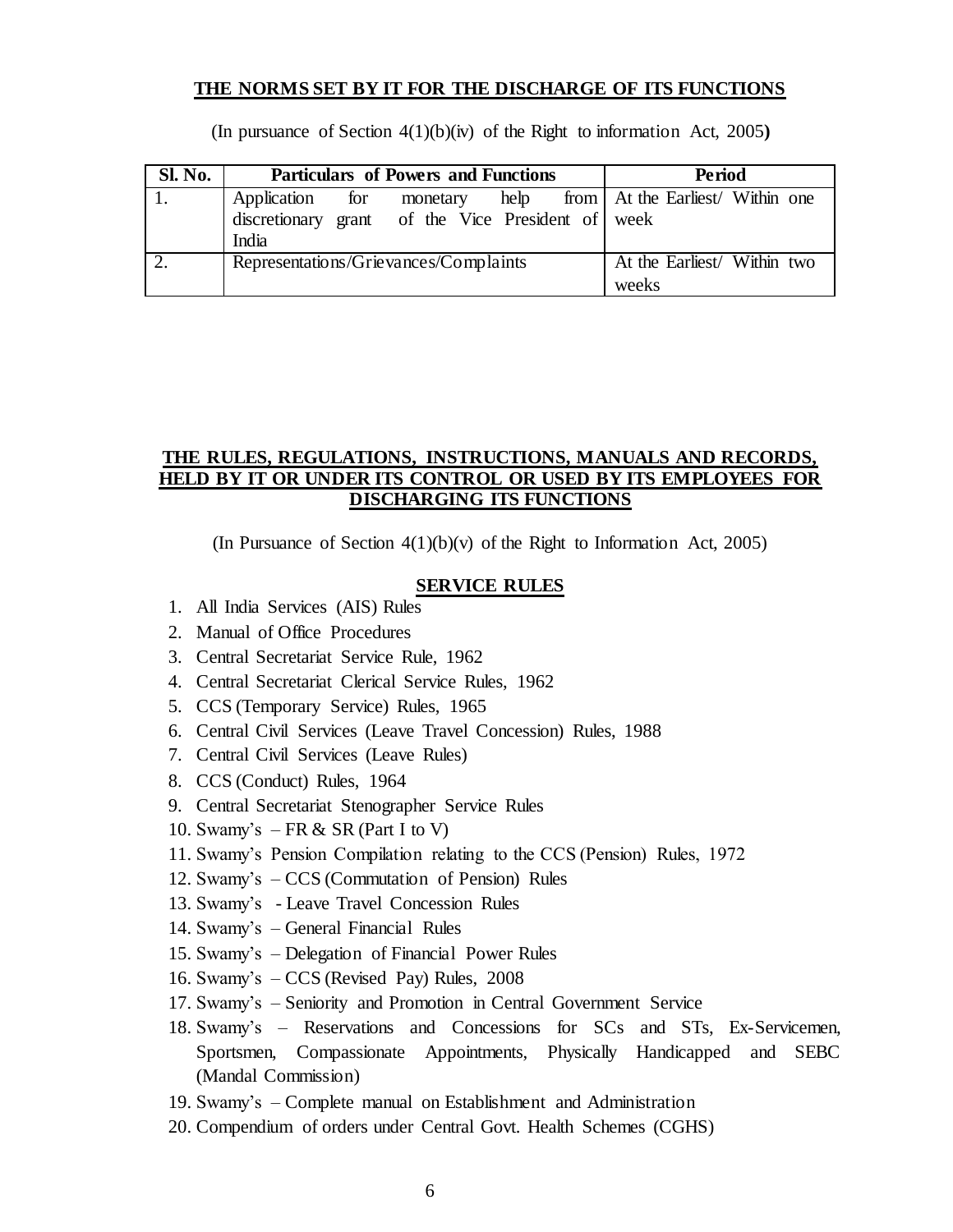- 21. Swamy's News
- 22. Swamy's Hand Book
- 23. Right to Information Act, 2005

### **Calender Memorandum of Association of Universities**

- 1. Calender volume -1 (The Act, Statutes and Ordinances), University of Delhi, 2004
- 2. Calender Volume -1 (Incorporating the Panjab University Act and Regulations), 2005
- 3. Memorandum of Association of Gandhigram Rural Institute
- 4. The Pondicherry University Act, 1985
- 5. The Madhya Pradesh Makhanlal Chaturvedi Rashtriya Patrakarita Vishwavidyalaya Sansthan Adhiniyam, 1990.

### **A STATEMENT OF THE CATEGORIES OF DOCUMENTS THAT ARE HELD BY IT OR UNDER ITS CONTROL**

(In Pursuance of Section 4(1)(b)(vi) of the Right to Information Act, 2005)

The Vice-President's Secretariat is required to follow all the instructions of DoPT. In addition to this, usual official records as required under the manual of office procedure are also maintained by the Secretariat.

### **THE PARTICULARS OF ANY ARRANGEMENT THAT EXISTS FOR CONSULTATION WITH, OR REPRESENTATION BY THE MEMBERS OF THE PUBLIC IN RELATION TO THE FORMULATION OF ITS POLICY OR IMPLEMENTATION THEREOF**

(In pursuance of Section  $4(1)(b)(vii)$  of the Right to Information Act, 2005)

Not applicable.

# **A STATEMENT OF THE BOARDS, COUNCILS, COMMITTEES AND OTHER BODIES CONSISTING OF TWO OR MORE PERSONS CONSTITUTED AS ITS PART OR FOR THE PURPOSE OF ITS ADVICE, AND AS TO WHETHER MEETINGS OF THOSE BOARDS, COUNCILS, COMMITTEES AND OTHER BODIES ARE OPEN TO THE PUBLIC, OR THE MINUTES OF SUCH MEETINGS ARE ACCESSIBLE FOR PUBLIC**

(In pursuance of Section 4(1)(b)(viii) of the Right to Information Act, 2005) No such Boards, Councils, Committees and other Bodies are constituted by this Secretariat.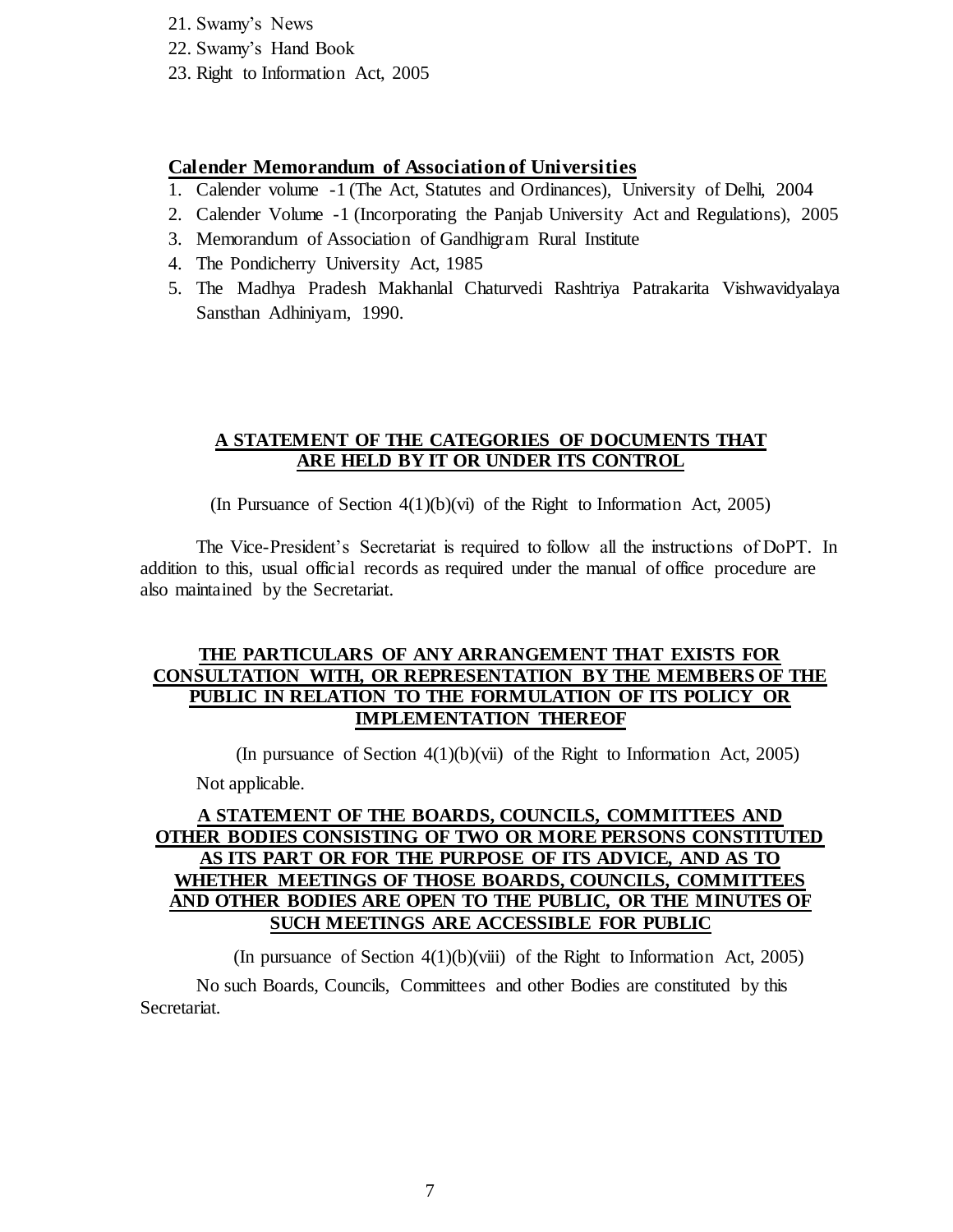# **LIST OF OFFICERS OF VICE PRESIDENT'S SECRETARIAT**

(In pursuance of Section  $4(1)(b)(ix)$  of the Right to information Act, 2005)

| <b>Serial</b>           | <b>Name</b>                                                                        |                      | <b>Telephone Numbers</b> |
|-------------------------|------------------------------------------------------------------------------------|----------------------|--------------------------|
| No.                     |                                                                                    | <b>Office</b>        | <b>Residence</b>         |
| 1.                      | Dr. I.V. Subba Rao<br>Secretary to the Vice-President of India                     | 23017210             | 21610796                 |
| 2.                      | Shri Ashok Dewan,<br>Officer on Special Duty to the Vice-<br>President of India    | 23793478<br>23018471 | 24650513                 |
| 3.                      | Shri D Prasanth Kumar Reddy<br>Private Secretary to the Vice-President of<br>India | 23016344<br>23016422 |                          |
| $\overline{\mathbf{4}}$ | Shri K. Vikrant<br>Officer on Special Duty to the Vice-<br>President of India      | 23016344             |                          |
| 5.                      | Shri Arvind Kapoor<br><b>Under Secretary</b>                                       | 23018684             | 24640471                 |
| 6.                      | Smt. Hurbi Shakeel<br><b>Under Secretary</b>                                       | 23018684             | 24690339                 |
| 7.                      | Smt. Pranathi Bhargavi P.<br><b>Assistant Private Secretary</b>                    | 23017124             |                          |
| 8.                      | Shri Ajay Kumar Gade<br><b>Assistant Private Secretary</b>                         | 23017124             |                          |
| 9.                      | Shri Pawan Singh Bist<br><b>Section Officer</b>                                    | 23015065             |                          |
| 10.                     | Smt. Sarita Chauhan<br><b>Section Officer</b>                                      | 23018684             |                          |
| 11.                     | Shri Chandan Deekshith Goli<br><b>Section Officer</b>                              | 23018210             |                          |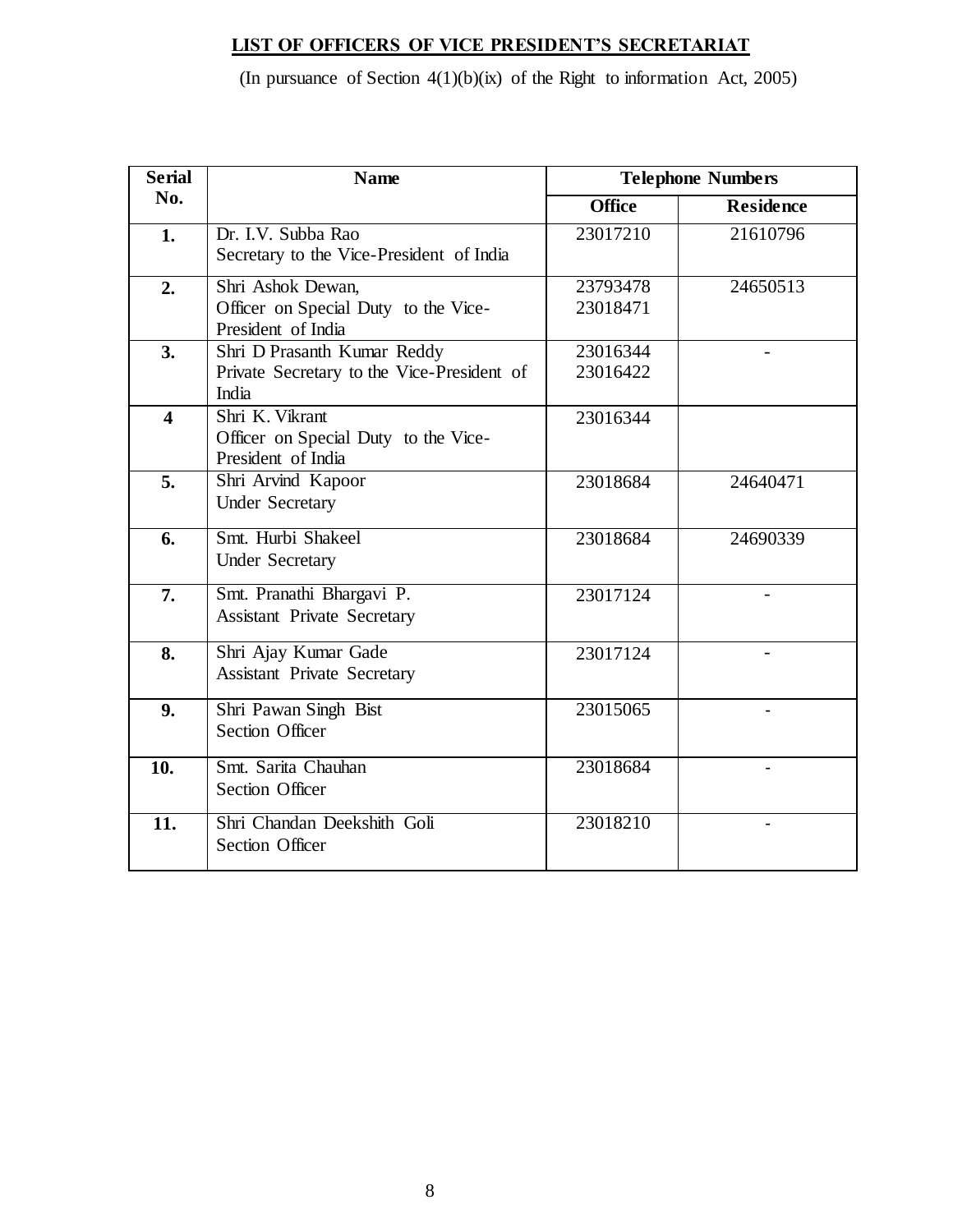# **THE MONTHLY REMUNERATION RECEIVED BY EACH OF ITS OFFICERS AND EMPLOYEES, INCLUDING THE SYSTEM OF COMPENSATION AS PROVIDED IN ITS REGULATIONS.**

(In pursuance of  $4(1)(b)(x)$  of The Right to Information Act, 2005)

**The monthly emoluments received by the officers and employees of Vice - President's Secretariat as on 01.07.2021 are given as under:**

| S.No | <b>NAME</b>                  | <b>Designation</b>                    | <b>Excluding</b><br>Pay          |
|------|------------------------------|---------------------------------------|----------------------------------|
|      |                              |                                       | Allowances (i.e. TA,<br>HRA, DA) |
| 1.   | Dr. I.V. Subba Rao           | Secretary                             | 225000                           |
| 2.   | Shri Ashok Dewan             | <b>OSD</b>                            | 96900                            |
| 3.   | Shri D. Prasanth Kumar Reddy | Private Secretary to<br><b>VPI</b>    | 99800                            |
| 4.   | Shri K. Vikrant              | <b>OSD</b>                            | 83600                            |
| 5.   | Shri. Arvind Kapoor          | <b>Under Secretary</b>                | 112100                           |
| 6.   | Smt. Hurbi Shakeel           | <b>Under Secretary</b>                | 88400                            |
| 7.   | Shri. Pawan Singh            | <b>Section Officer</b>                | 71100                            |
| 8.   | Smt. Sarita Chauhan          | <b>Section Officer</b>                | 63100                            |
| 9.   | Shri Chandan Deekshith Goli  | <b>Section Officer</b>                | 58600                            |
| 10.  | Shri. Pranathi Bhargavi P.   | <b>Assistant Private</b><br>Secretary | 63100                            |
| 11.  | Shri Ajay Kumar Gade         | <b>Assistant Private</b><br>Secretary | 61300                            |
| 12.  | Shri. Ashish Anand           | <b>Assistant</b>                      | 55200                            |
| 13.  | Shri Vishu choudhary         | Assistant                             | 49000                            |
| 14.  | Shri Jawahar Lal             | PA to Secretary                       | 76500                            |
| 15.  | Shri. Dinesh Yadav           | <b>Reception Officer</b>              | 39900                            |
| 16.  | Smt. N. Srivalli             | <b>UDC</b>                            | 39800                            |
| 17.  | Shri. Ajay Kumar             | <b>UDC</b>                            | 39800                            |
| 18.  | Shri. Rajeev Shekhar         | <b>Telephone Operator</b>             | 39800                            |
| 19.  | Smt. Sunita Xess             | Telephone Operator                    | 36100                            |
| 20.  | Shri Deep Chander            | Telephone Operator                    | 33000                            |
| 21.  | Shri Shekhar Kumar           | Telephone Operator                    | 31100                            |
| 22.  | Shri Aman Kumar              | <b>LDC</b>                            | 21700                            |
| 23.  | Shri Mohit Rathee            | <b>LDC</b>                            | 20500                            |
| 24.  | Shri Mitesh Kumar Yadav      | <b>LDC</b>                            | 26000                            |
| 25.  | Shri. Sudipto Karjee         | <b>Chief Cook</b>                     | 58600                            |
| 26.  | Smt. Radhika Agasti          | Head cook                             | 28700                            |
| 27.  | Shri. C. Sekharan            | Staff-Car-Driver                      | 56900                            |
| 28.  | Shri Rajbir Singh            | Staff-Car-Driver                      | 44100                            |
| 29.  | Shri. Raj Kumar              | Staff-Car-Driver                      | 42800                            |
| 30.  | Shri Vinod Kumar Solanki     | Staff-Car-Driver                      | 40400                            |
| 31.  | Shri Tulsi Dass              | Staff-Car-Driver                      | 40400                            |
| 32.  | Shri Balbir Singh            | Staff-Car-Driver                      | 38600                            |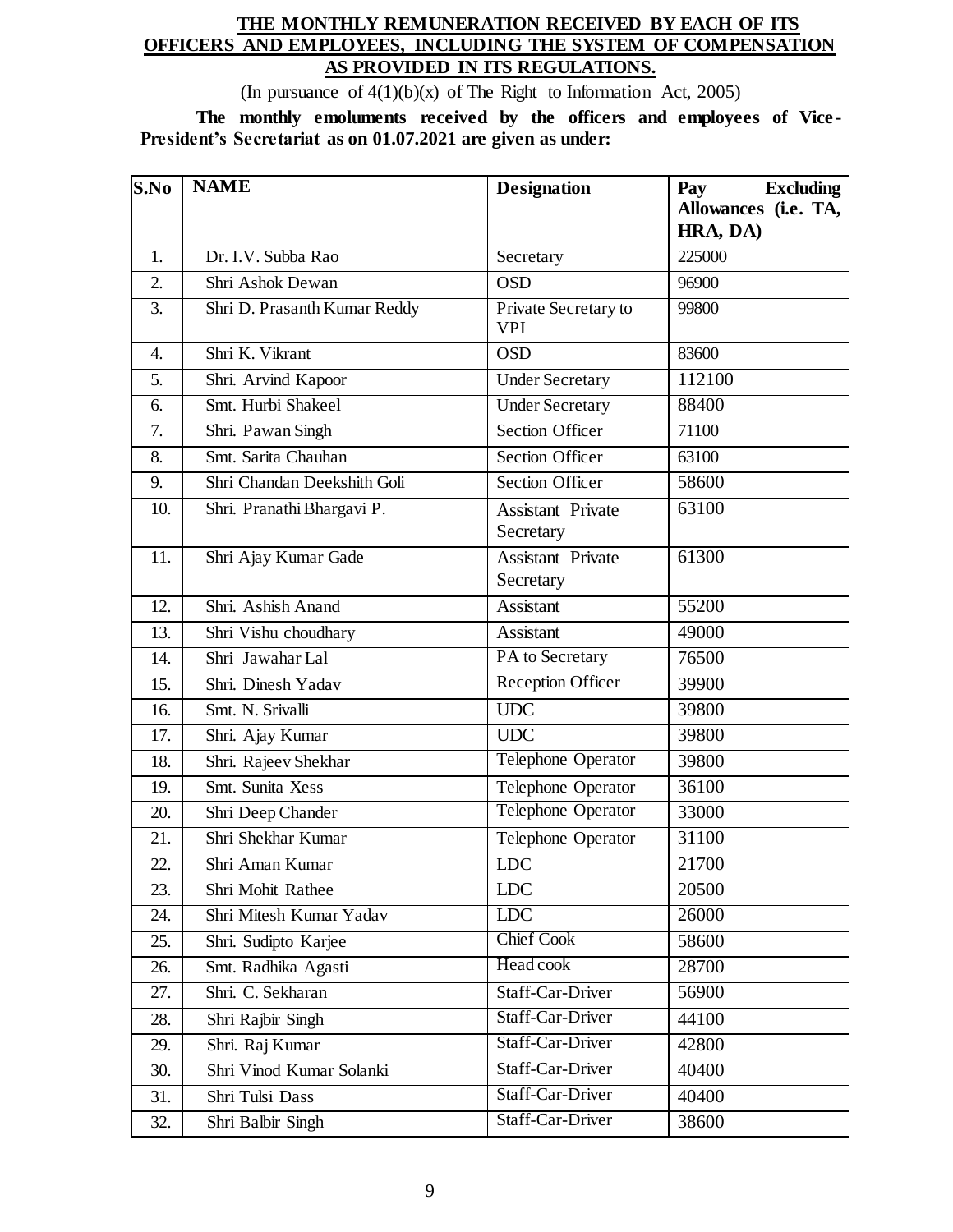| 33. | Shri M. Lava Kumar     | Staff-Car-Driver   | 38600 |
|-----|------------------------|--------------------|-------|
| 34. | Shri Rajkumar Badgujar | Staff-Car-Driver   | 36400 |
| 35. | Shri. Dheerajpal Singh | Staff-Car-Driver   | 37200 |
| 36. | Shri Ashok Kumar       | Staff-Car-Driver   | 24500 |
| 37. | Shri Umesh             | Staff-Car-Driver   | 21100 |
| 38. | Mohd. Aslam,           | Despatch Rider     | 35000 |
| 39. | Smt. J. A Laxhami      | Personal Attendant | 22400 |
| 40. | Shri. Mewa Lal         | <b>MTS</b>         | 38300 |
| 41. | Shri. Narain Singh     | <b>MTS</b>         | 38300 |
| 42. | Shri Anil Bisht        | <b>MTS</b>         | 18000 |
| 43. | Smt. Madhvi            | <b>MTS</b>         | 34000 |
| 44. | Shri Ankur             | <b>MTS</b>         | 33000 |
| 45. | Shri Virender Sharma   | <b>MTS</b>         | 29300 |
| 46. | Shri Sunil Kumar       | Bearer             | 31100 |
| 47. | Shri Shahnawaz Ahmed   | Bearer             | 31100 |
| 48. | Shri Anil Singh        | Bearer             | 29300 |
| 49. | Shri Ramesh Singh      | Bearer             | 24200 |
| 50. | Shri Afsar Ahmed       | Masalchi/Jr. Cook  | 34000 |
| 51. | Shri Manmohan Singh    | Masalchi/Jr. Cook  | 31100 |
| 52. | Shri Sanny             | <b>MTS</b>         | 22800 |
| 53. | Shri. Raju             | Safai Karamchari   | 41000 |
| 54. | Shri Ajay Kumar        | Safai Karamchari   | 33000 |
| 55. | Shri Sujeet Kumar      | Safai Karamchari   | 19100 |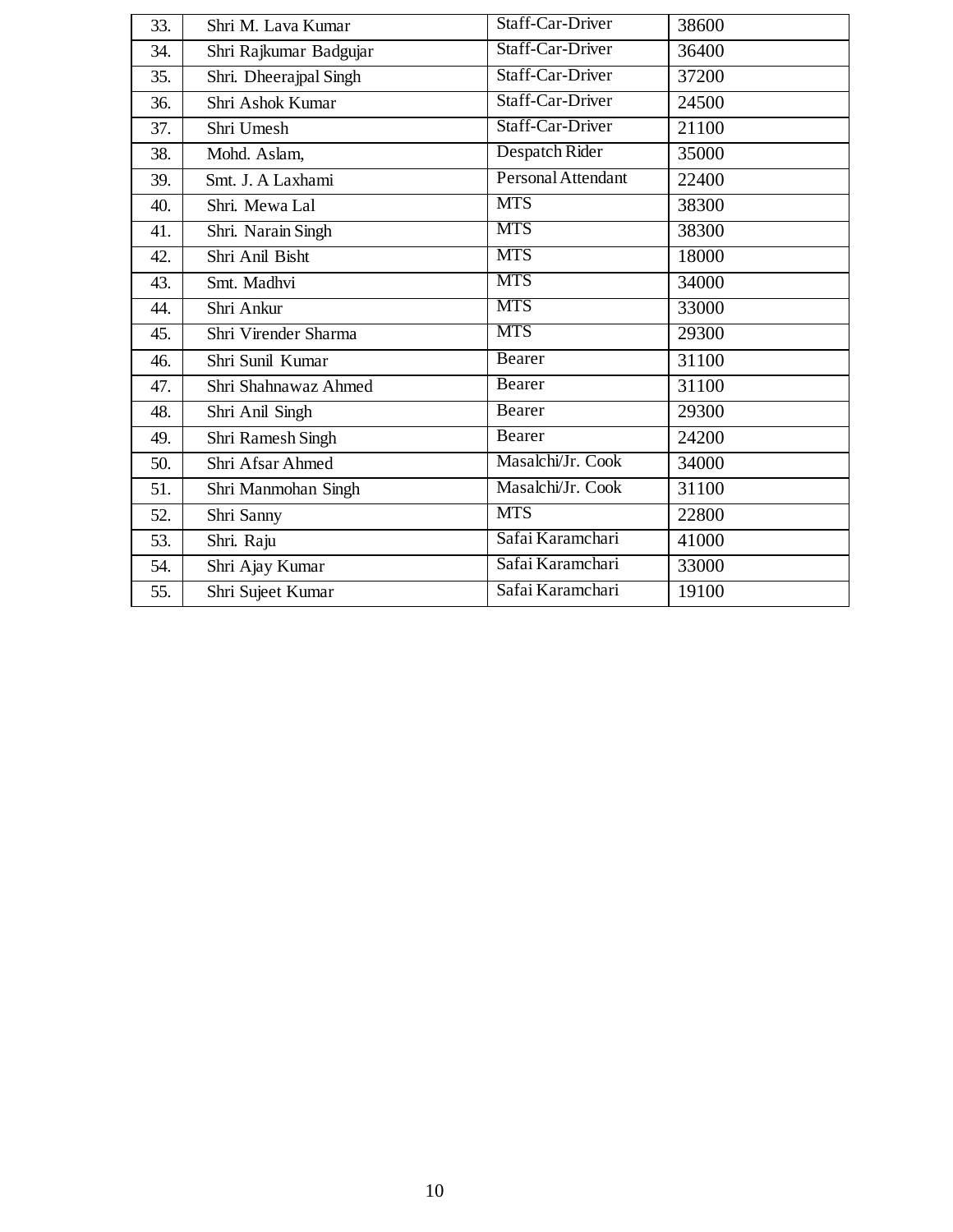# **THE BUDGET ALLOCATED TO EACH OF ITS AGENCY, INDICATING THE PARTICULARS OF ALL PLANS, PROPOSED EXPENDITURES AND REPORTS ON DISBURSEMENTS MADE**

(In pursuance of Section 4(1)(b)(xi) of The Right to Information Act, 2005)

| SI.<br>No. | Sub-Head                 | R.E. 2021-22<br>(In thousands of<br>rupee) | B.E. 2022-23<br>(In thousands of<br>rupee) | Expenditure proposed to be made on<br>the following items                                                                                                                                                                                                |
|------------|--------------------------|--------------------------------------------|--------------------------------------------|----------------------------------------------------------------------------------------------------------------------------------------------------------------------------------------------------------------------------------------------------------|
| 1.         | Salary                   | 450,00                                     | 520,00                                     | For expenditure on salaries during the year.                                                                                                                                                                                                             |
| 2.         | Wages                    | 20,00                                      | 25,00                                      | For expenditure on wages (Daily Wagers).                                                                                                                                                                                                                 |
| 3.         | <b>OTA</b>               | 2,50                                       | 5,00                                       | for<br>Non-<br>Expenditure<br>payments<br>to<br>Gazetted officials for performing official<br>duties beyond office hours.                                                                                                                                |
| 4.         | <b>Medical Treatment</b> | 17,00                                      | 15,00                                      | Payments<br>towards<br>medical<br>re-<br>imbursement to officials.                                                                                                                                                                                       |
| 5.         | Travel Exp. (D)          | 3,00                                       | 5,00                                       | Expenses on account of travel on duty by<br>Staff<br>independently<br>the<br><b>or</b><br>while<br>accompanying Hon'ble Vice President on<br>tours within India.                                                                                         |
| 6.         | Travel Exp. (F)          | 20,00                                      | 40,00                                      | Expenses on account of travel on duty by<br>the Staff independently (Advance Visits)<br>or while accompanying Hon'ble Vice<br>President on International tours.                                                                                          |
| 7.         | Office Expenses          | 170,00                                     | 200,00                                     | This includes all contingent expenses for<br>running of the Secretariat, purchase of<br>Stationery, Furniture, Postage Stamps,<br>Purchase and Maintenance of Office<br>Machines and Equipments, Telephones,<br>Uniforms, Staff Cars, Three-wheeler etc. |
| 8.         | O.A.E.                   | 35,00                                      | 40,00                                      | For expenditure on functions, catering,<br>hospitality, gifts and gratuities.                                                                                                                                                                            |
| 9.         | O. Charges (IT)          | 6,00                                       | 6,50                                       | expenditure<br>For<br>purchase<br>of<br>on<br>computers and IT related equipments.                                                                                                                                                                       |
| 10.        | Discretionary<br>Grants  | 7,50                                       | 7,50                                       | This entails Discretionary Grant given by<br>Vice President of India at his<br>the<br>discretion, for Medical Assistance/Natural<br>Calamities/Welfare of the employees of<br>this Secretariat.                                                          |
|            | <b>TOTAL</b>             | 731,00                                     | 864,00                                     |                                                                                                                                                                                                                                                          |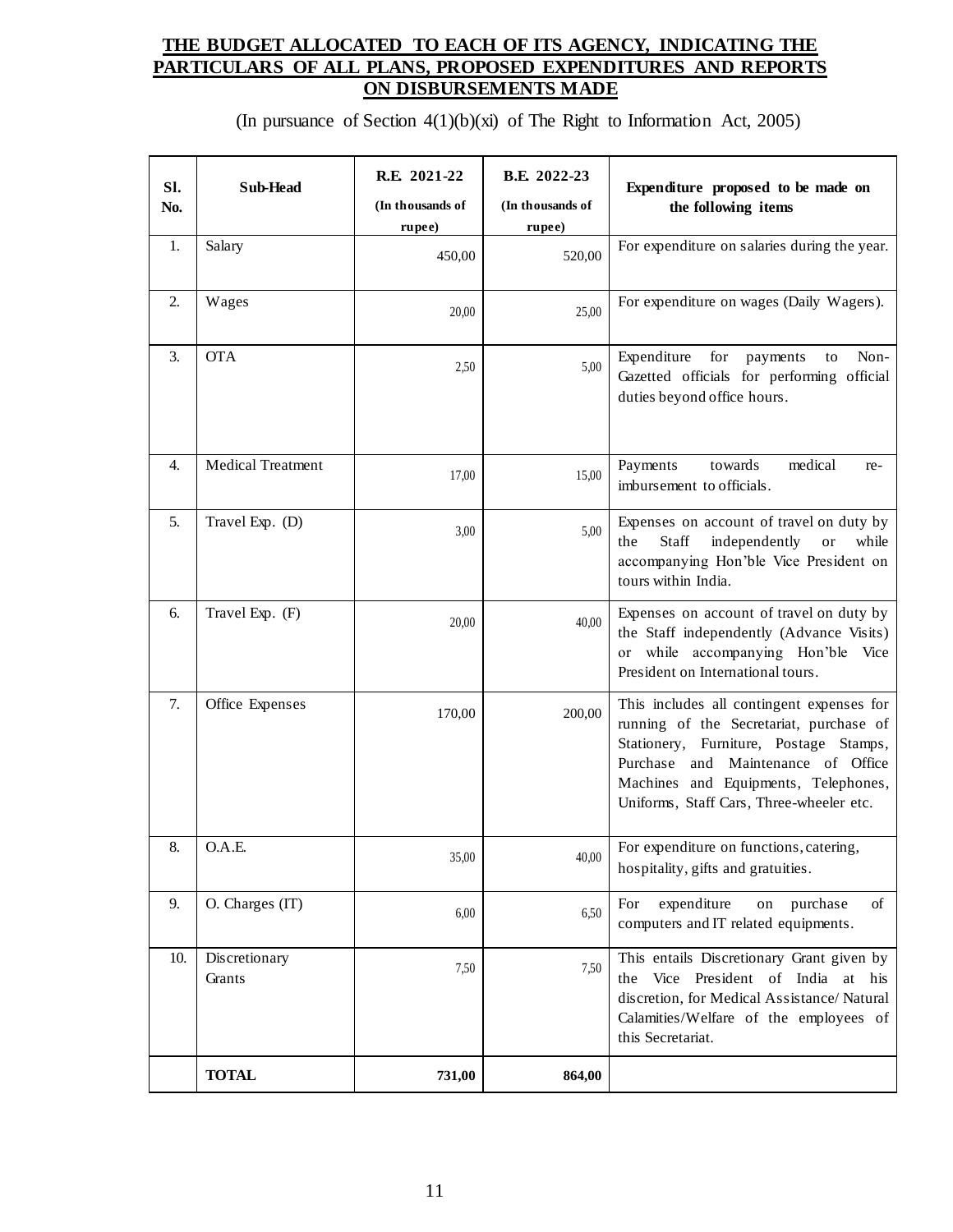# **THE MANNER OF EXECUTION OF SUBSIDY PROGRAMMES, INCLUDING THE AMOUNTS ALLOCATED AND THE DETAILS AND BENEFICIARIES OF SUCH PROGRAMMES**

(In pursuance of Section  $4(1)(b)(xii)$  of The Right to Information Act, 2005)

Not Administered in this office

# **PARTICULARS OF RECIPIENTS OF CONCESSIONS, PERMITS OR AUTHORIZATIONS GRANTED BY IT.**

(In pursuance of Section  $4(1)(b)(xiii)$  of The Right to Information Act, 2005)

Not Administered in this office.

### **DETAILS IN RESPECT OF THE INFORMATION, AVAILABLE TO OR HELD BY IT, REDUCED IN AN ELECTRONIC FORM**

(In pursuance of Section 4(1)(b)(xiv) of the Right to Information Act, 2005)

The Vice-President's Secretariat has its own website [http://www.vicepresidentofindia.nic.in.](http://www.vicepresidentofindia.nic.in/) All the important information pertaining to Vice-President of India & Constitution, Election of the Vice-President of India, Speeches, Press Release, Messages, Vice-President's Secretariat, Former Vice President's and RTI Act-2005 is available on this Website.

The information available on the Website of the Vice-President's Secretariat is regularly updated. The Vice-President's Secretariat has created a Hindi Version of the above said Website.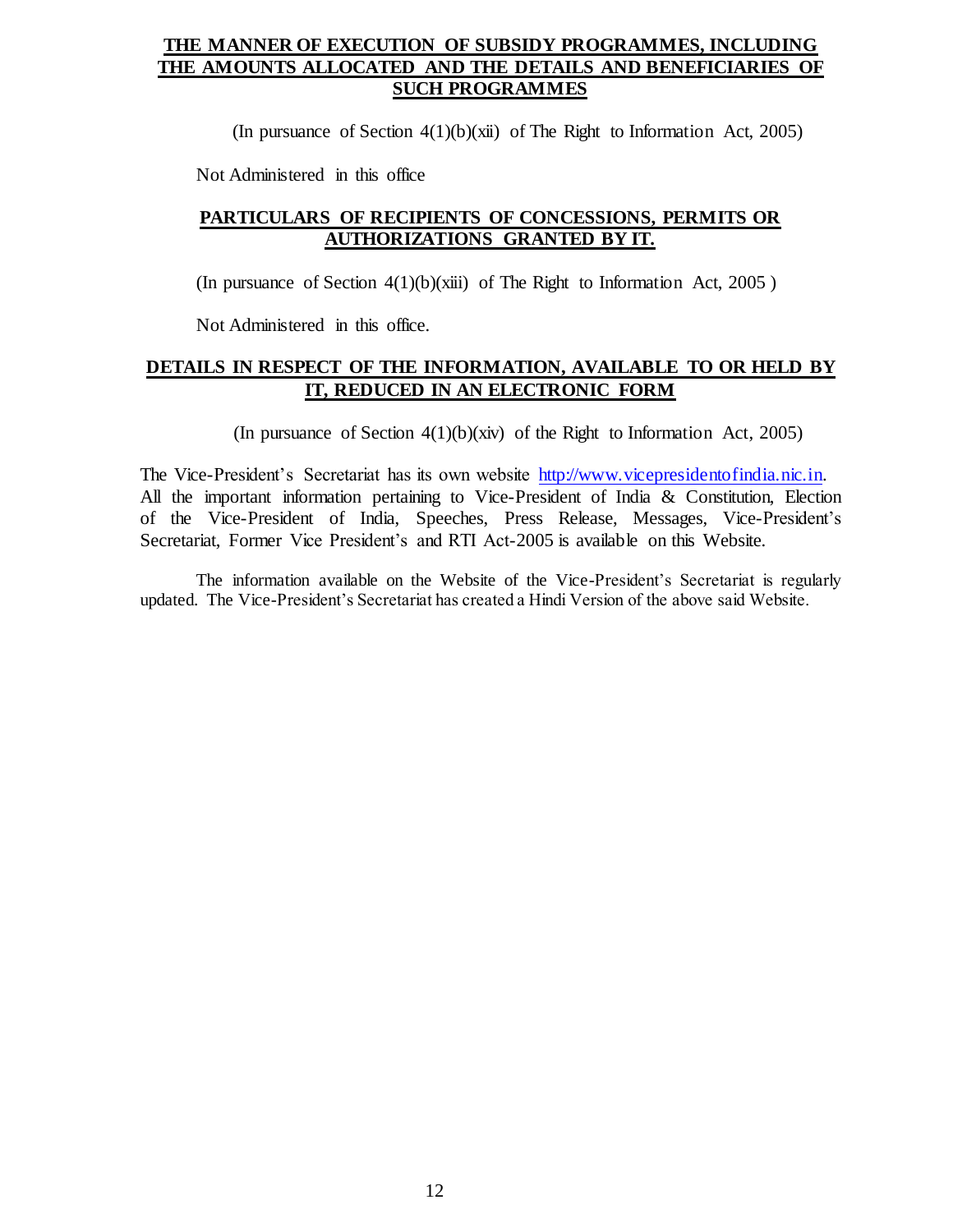#### **THE PARTICULARS OF FACILITIES AVAILABLE TO CITIZENS FOR OBTAINING INFORMATION, INCLUDING THE WORKING HOURS OF A LIBRARY OR READING ROOM, IF MAINTAINED FOR PUBLIC USE.**

(In pursuance of Section  $4(1)(b)(xy)$  of the Right to Information Act, 2005)

#### Procedure for obtaining information

1 (a) Applications seeking information can be submitted in Hindi or English to the following designated Public Information Officer of the Vice-President's Secretariat. Applicants can use the sample application form (**The sample application form is a guide line only it is not mandatory to fill all the details**) which has been appended at the end of this section.

| <b>Sr.No Name of the CPIO</b>                              | <b>Address</b>          | Contact No.                            | <b>E-Mail Address</b> |
|------------------------------------------------------------|-------------------------|----------------------------------------|-----------------------|
| Smt. Hurbi Shakeel No.6, Maulana<br><b>Under Secretary</b> | Azad Road,<br>New Delhi | 23018684/23015065 hurbi.shakeel@nic.in |                       |

(b) The application for obtaining information may be accompanied by an application fee of rupees ten by way of cash against proper receipt or by demand draft or bankers cheques or IPO payable to the Drawing and Disbursing Officer or Accounts Officer, Vice-President's Secretariat. No fee is required to be paid if the requester belongs to 'Below Poverty Line' category for which proof should be furnished.

### Online Submission of RTI Application

DOPT has recently launched an online portal for filling online RTI requests for some ministries including Vice President's Secretariat with a payment gateway to pay the required fee. Applicants willing to file online RTI request can **[Click here.](http://www.rtionline.gov.in/)**

### 2. The fee:

For providing the information under Sub-section (1) of Section 7, the fee may be charged by way of cash against proper receipt or by demand draft or bankers cheque or IPO payable to the Drawing and Disbursing Officer or Accounts Officer, Vice-President's Secretariat at the following rates :-

- (a) rupees two for each page (in A-4 or A-3 size paper) created or copied;
- (b) actual charge or cost price of a copy in larger size paper;
- (c) actual cost or price of samples or models; and

(d) for inspection of records, no fee for the first hour, and a fee of rupees five for each subsequent hour (or fraction thereof).

For providing the information under Sub-section (5) of Section 7, the fee may be charged by way of cash against proper receipt or by demand draft or bankers cheque or IPO payable to the Drawing and Disbursing Officer or Accounts Officer, Vice-President's Secretariat at the following rates:-

a) for information provided in diskette or floppy rupees fifty per diskette or floppy; and

(b) for information provided in printed form at the price fixed for such publication or rupees two per page of photocopy for extracts from the publication.

2. No Library/reading room is being maintained for public use.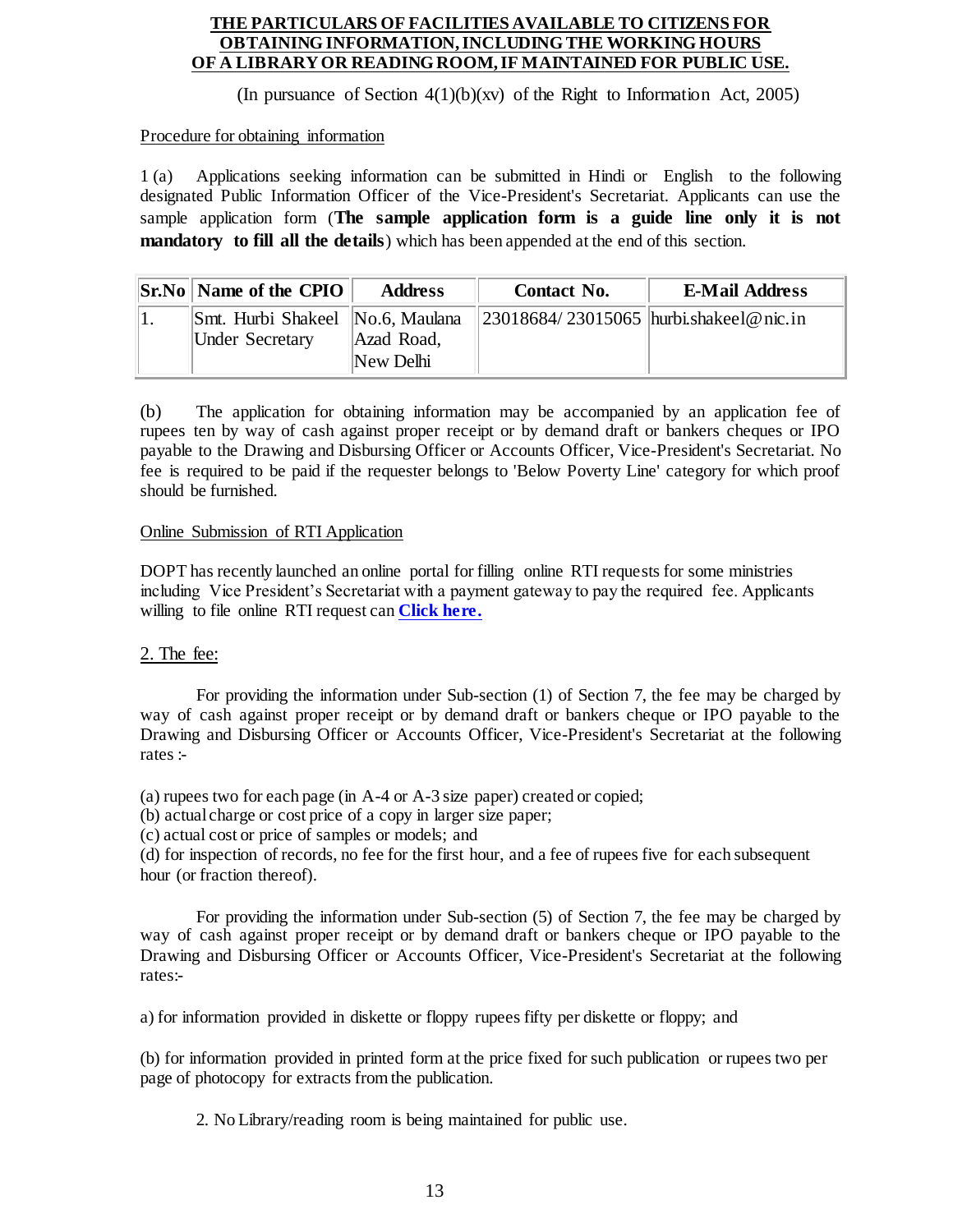#### **SAMPLE APPLICATION FORM VICE-PRESIDENT'S SECRETARIAT NEW DELHI**

### **The Application can be made on a plain paper or as per format given below:-**

### **PART I**

- 1. Name of the applicant:
- 2. Date of Birth:(optional)
- 3. Gender: Male/Female:(optional)
- 4. Father's full name:(optional)
- 5. Mother's full name:(optional)
- 6. Address: (Please ensure correct address for delivery of information/reply)
- 7. Telephone/mobile No(optional).:
- 8. E-mail I.D., if any:(optional)

# **PART II**

- (i) Particulars of the information sought.
- (ii) Whether the information sought for is required to be supplied:
- (a) In printed form
- (b) In diskette or floppy
- (iii) Whether inspection of records also sought.

(iv) Whether application fee of Rs.10 (Rupees Ten only) paid and, if so, please specify mode of payment.

- (a) Please give details of the demand draft/Bankers' cheque/IPO enclosed.
- (b) In case of cash payment, please enclose original receipt.

(No fee is required to be paid if the requester belongs to 'below poverty line' category for which proof should be furnished).

> (Signature of the Applicant) Name of the Applicant

Place:

# **THE NAMES, DESIGNATIONS AND OTHER PARTICULARS OF THE PUBLIC**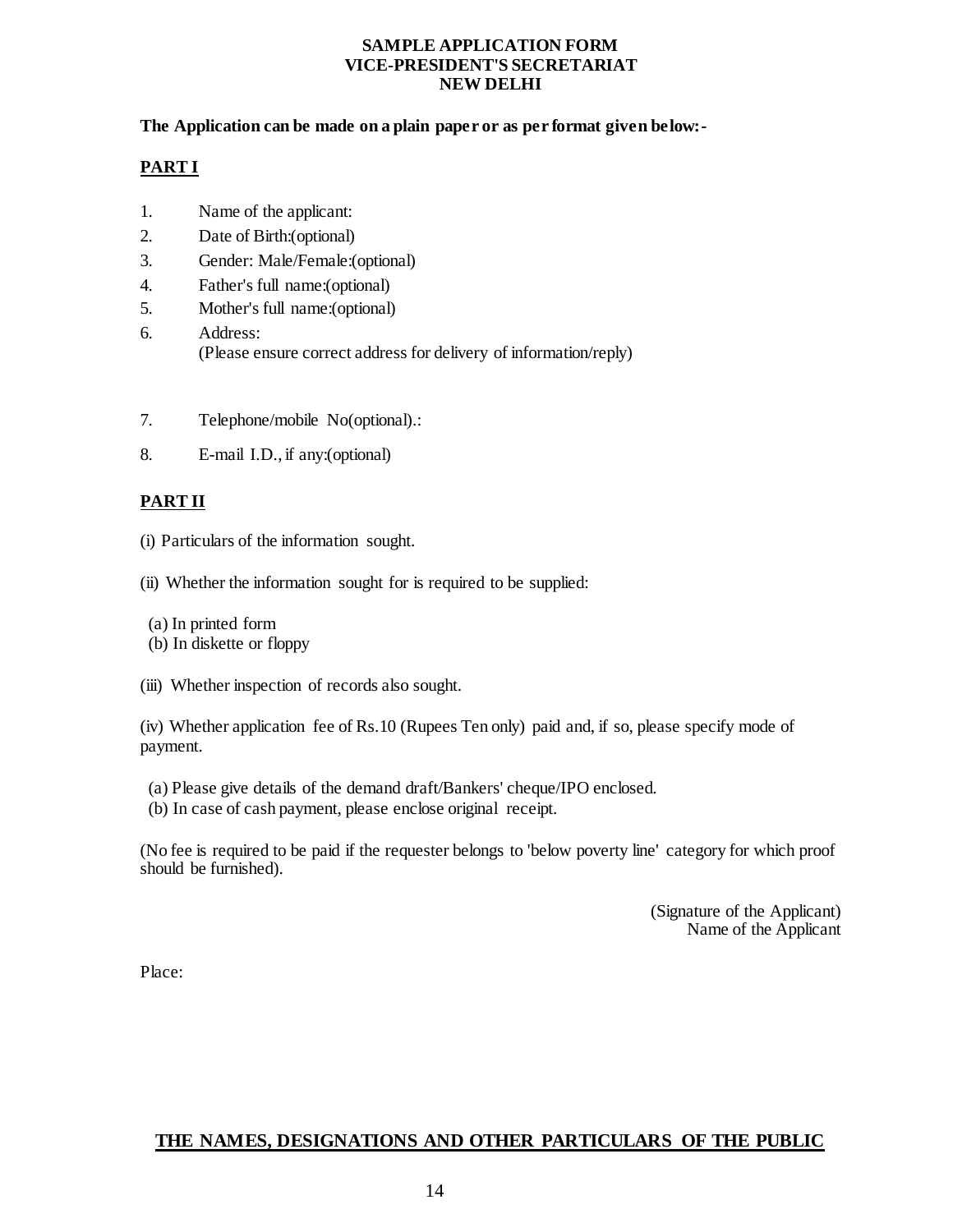### **INFORMATION OFFICERS**

(In pursuance of Section 4(1)(b)(xvi) of the Right to Information Act, 2005)

# **Appellate Authority, Transparency Officer, Central Public Information Officer(CPIO) & Assistant Central Public Information Officer(ACPIO)**

### **First Appellate Authority:**

| Sr. No. | Name and Designation | <b>Address and Telephone Number</b> |
|---------|----------------------|-------------------------------------|
|         | Shri Ashok Dewan     | Vice-President's Secretariat        |
|         | OSD                  | No.6, Maulana Azad Road, New        |
|         |                      | Delhi.                              |
|         |                      | Tel. : 23793478/23015065            |
|         |                      | Email: ashok.dewan@nic.in           |

### **Transparency Officer:**

| <b>Sr. No.</b> | Name and Designation    | <b>Address and Telephone Number</b>                                                                                               |
|----------------|-------------------------|-----------------------------------------------------------------------------------------------------------------------------------|
|                | Shri Ashok Dewan<br>OSD | Vice-President's Secretariat<br>No.6, Maulana Azad Road, New<br> Delhi.<br>Tel.: 23793478/23015065<br>Email: $ashok.dewan@nic.in$ |

### **Central Public Information Officer (CPIO):**

| Sr. No. | Name and Designation                         | <b>Address and Telephone Number</b>                                                                                           |
|---------|----------------------------------------------|-------------------------------------------------------------------------------------------------------------------------------|
|         | Smt. Hurbi Shakeel<br><b>Under Secretary</b> | Vice-President's Secretariat<br>No.6, Maulana Azad Road, New Delhi.<br>Tel.: 23018684/23015065<br>Email: hurbi.shakeel@nic.in |

# **Assistant Central Public Information Officer (ACPIO):**

| Sr. No. | Name and Designation                      | <b>Address and Telephone Number</b>                                                                                  |
|---------|-------------------------------------------|----------------------------------------------------------------------------------------------------------------------|
|         | Shri Pawan Singh Bist,<br>Section Officer | Vice-President's Secretariat<br>No.6, Maulana Azad Road, New Delhi.<br>Tel.: 23015065<br>Email: $pawan.singh@nic.in$ |

# **Former Central Public Information Officer (CPIO):**

| Sr. No. | <b>Name</b>        | <b>Duration</b>             |
|---------|--------------------|-----------------------------|
|         | Shri Mahitab Singh | $ 22/02/2011$ to 31/08/2016 |